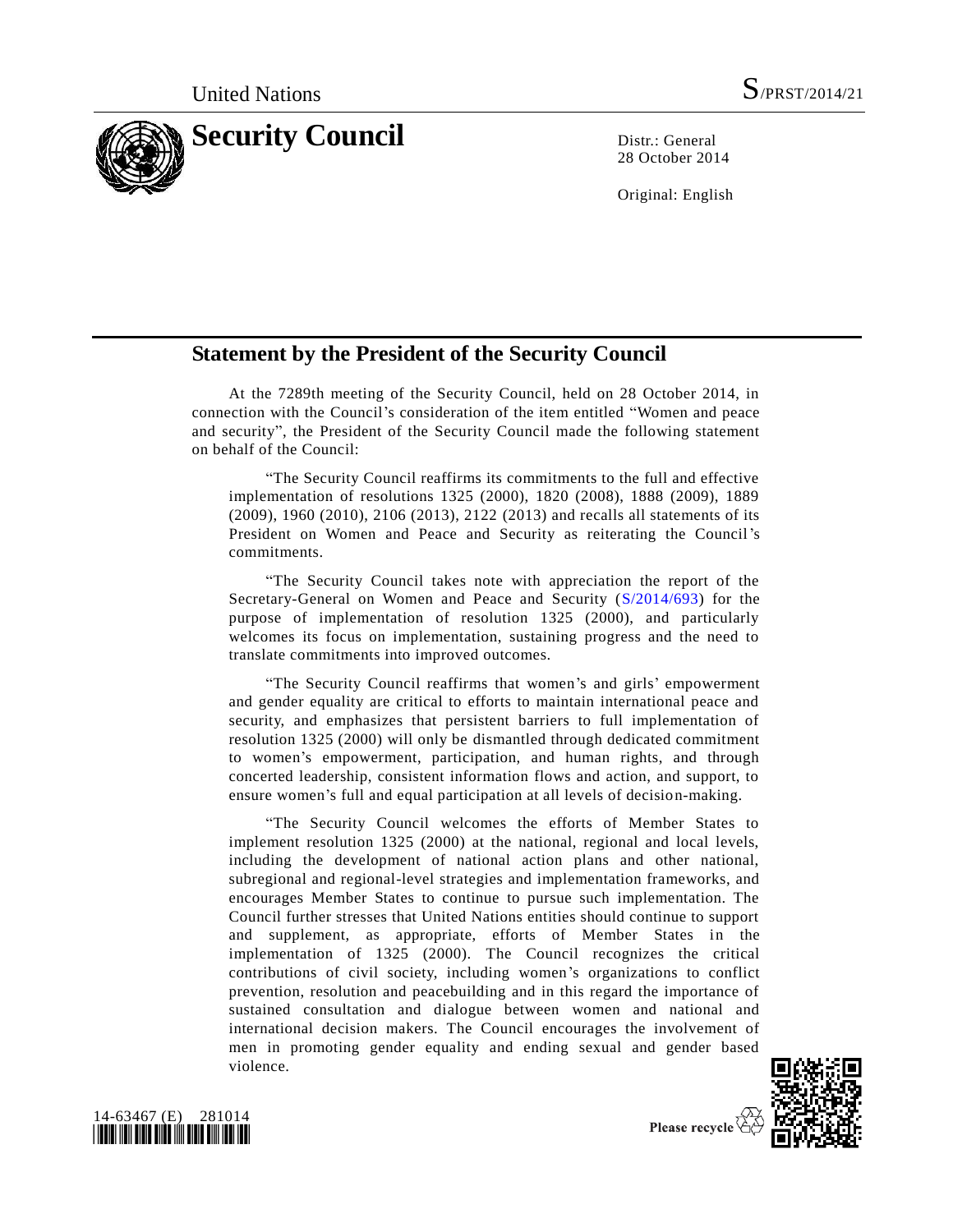"The Security Council welcomes the additional steps taken to implement Security Council resolutions 2106 (2013) and 2122 (2013), and notes the importance of sustained efforts by the United Nations to improve the quality of information and analysis on the impact of armed conflict on women and girls, the role of women in all areas of conflict prevention and resolution, peacemaking and peacebuilding and the gender dimensions of these areas, and to systematically include information and related recommendations on issues of relevance to women, peace and security in their reports and briefings to the Council. The Council reiterates its intention to increase its attention to women, peace and security as a cross cutting subject in all relevant thematic areas of work on its agenda, including on threats to international peace and security caused by terrorist acts.

"The Security Council recognizes that refugee and internally displaced women and girls are at heightened risk of being subject to various forms of human rights violations and abuses, including sexual and gender-based violence, and discrimination, which can occur during the various stages of the displacement cycle. The Security Council reaffirms the primary responsibility of Member States in the protection of their populations, including refugee and internally displaced women and girls. The Council stresses the importance of the Secretary-General and relevant United Nations agencies, inter alia, through consultation with women and women-led organizations as appropriate, supporting the development and strengthening of effective mechanisms for preventing and providing protection from violence, including in particular sexual and gender based violence, to refugee and internally displaced women and girls.

"The Council urges Member States to take measures to prevent refugee and internally displaced women and girls from being subject to violence, and to strengthen access to justice for women in such circumstances, including through the prompt investigation, prosecution and punishment of perpetrators of sexual and gender based violence, as well as reparations for victims as appropriate. The Council stresses that the fight against impunity for the most serious crimes of international concern committed against women and girls has been strengthened through the work of the International Criminal Court, ad hoc and mixed tribunals, as well as specialized chambers in national tribunals.

"The Security Council reiterates with grave concern that the illicit transfer, destabilizing accumulation and misuse of small arms and light weapons fuel armed conflicts and have a disproportionate impact on violence perpetrated against women and girls, and exacerbate sexual and gender-based violence.

"The Security Council urges all parties involved in an armed conflict to allow full and unhindered access by refugee and internally displaced women to humanitarian assistance and protection as well as basic services such as education, health, housing, and productive livelihoods, including assets such as land and property, in particular for those refugee and internally displaced women and girls at increased risk of marginalisation. The Council recognises the importance of Member States and United Nations entities seeking to ensure humanitarian aid and funding includes provision for the full range of medical, legal, psychosocial and livelihood services, and noting the need for access to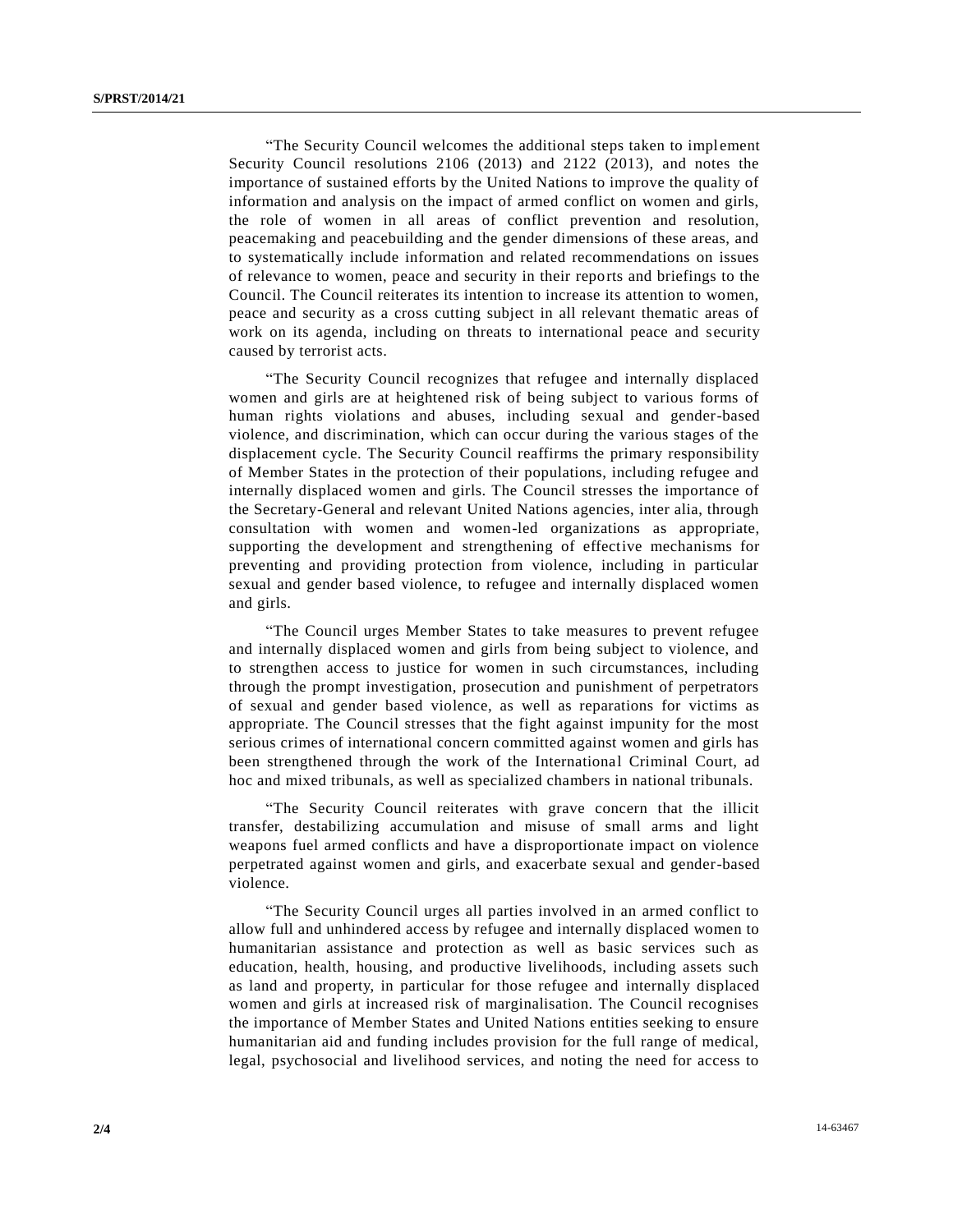the full range of sexual and reproductive health services, including regarding pregnancies resulting from rape, without discrimination. The Security Council further recognizes that refugee and internally displaced women and girls are at increased risk of becoming stateless as a result of discriminatory nationality laws, obstacles to registering and the lack of access to identity documents, and urges States to ensure prompt and equitable provision of all necessary identity documents to such women and girls.

"The Security Council urges Member States, the Secretary-General and relevant United Nations agencies, to ensure meaningful participation of refugee and internally displaced women, as well as adolescent girls as appropriate, in the development, implementation, monitoring and evaluation of policies and programmes for refugee and internally displaced women and girls at all stages of the displacement cycle. The Council further calls for the systematic collection, analysis and utilization of sex and age-disaggregated data that is required to assess the specific needs and capacities of women, and to meaningfully measure to what extent recovery programmes are benefiting women, men, girls and boys, by all relevant actors.

"The Security Council expresses with deep concern that violent extremism, which can be conducive to terrorism, often results in increased displacement, and is frequently targeted at women and girls, leading to serio us human rights violations and abuses committed against them including murder, abduction, hostage taking, kidnapping, enslavement, their sale and forced marriage, human trafficking, rape, sexual slavery and other forms of sexual violence. The Council urges all Member States to protect their population in particular women and girls, affected by violent extremism which can be conducive to terrorism, whilst respecting all their obligations under international law, in particular international human rights, refugee and international humanitarian law. The Council encourages Member States to engage the participation and leadership of women and women's organizations, including refugee and internally displaced women, in developing strategies to counter violent extremism, and further to address, including by the empowerment of women, the conditions conducive to the spread of violent extremism.

"The Security Council reiterates its intention to convene a High-level Review in 2015 to assess progress at the global, regional and national levels in implementing resolution 1325 (2000), renew commitments and address obstacles and constraints that have emerged in the implementation of resolution 1325 (2000). The Security Council encourages those Member States, regional organizations as appropriate, and United Nations entities who have developed frameworks and plans to support the implementation of resolution 1325 (2000) to start reviewing existing implementation plans and targets, and to accelerate progress and prepare to formulate new targets, in time for the 2015 High-level Review.

"The Council welcomes the commissioning by the Secretary-General, in preparation for the High-level Review, of a global study on the implementation of resolution 1325 (2000), highlighting good practice examples, implementation gaps and challenges, as well as emerging trends and priorities for action. The Security Council encourages Member States, regional and